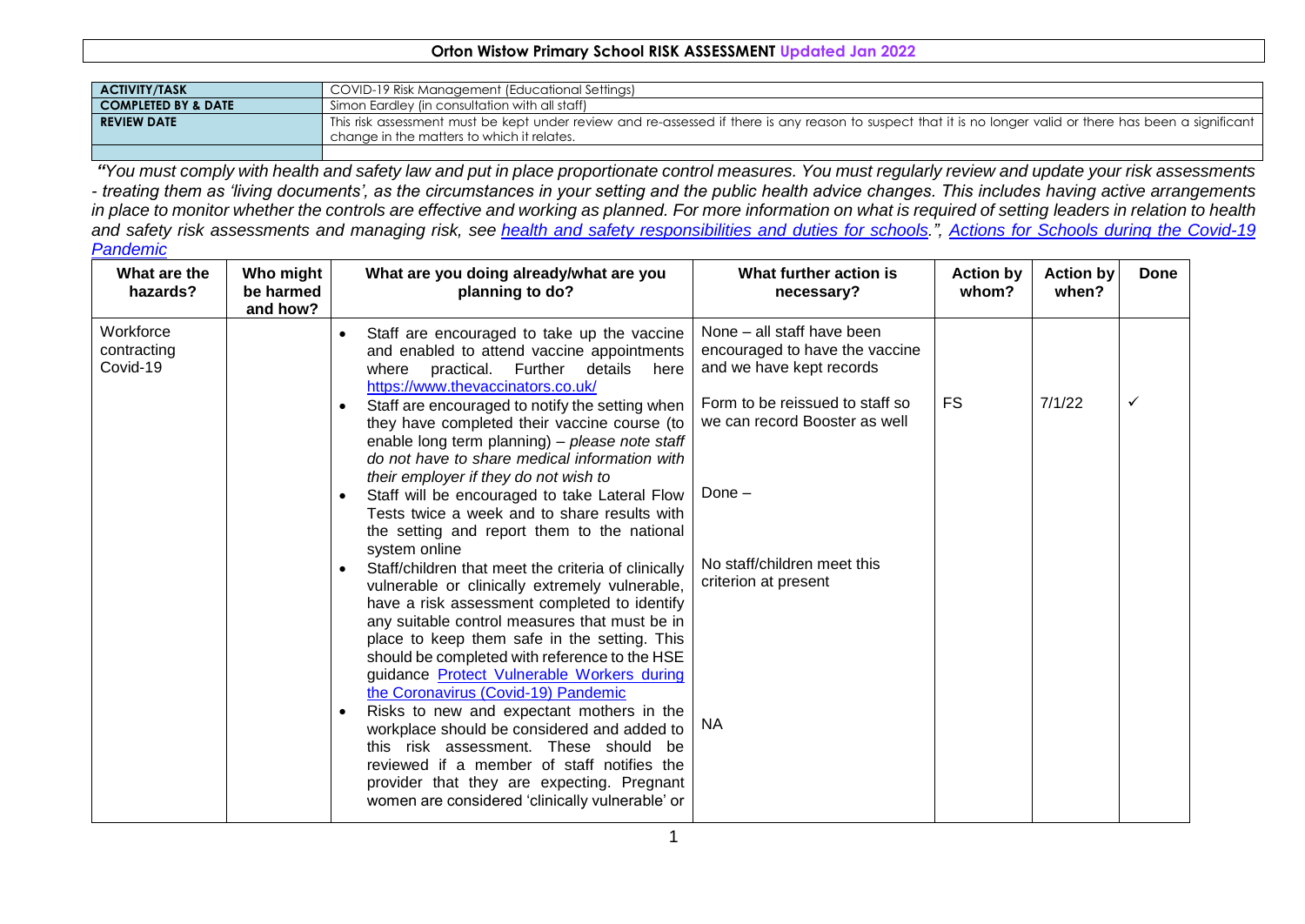| What are the<br>hazards?                                                             | Who might<br>be harmed<br>and how? | What are you doing already/what are you<br>planning to do?                                                                                                                                                                                                                                                                                                                                               | What further action is<br>necessary?                                                                                                                                       | <b>Action by</b><br>whom? | <b>Action by</b><br>when? | Done         |
|--------------------------------------------------------------------------------------|------------------------------------|----------------------------------------------------------------------------------------------------------------------------------------------------------------------------------------------------------------------------------------------------------------------------------------------------------------------------------------------------------------------------------------------------------|----------------------------------------------------------------------------------------------------------------------------------------------------------------------------|---------------------------|---------------------------|--------------|
|                                                                                      |                                    | in some cases 'clinically extremely vulnerable'<br>to Covid-19) and therefore require special<br>consideration as set out in the guidance for<br>pregnant employees                                                                                                                                                                                                                                      | Letter to confirm - Unless<br>individuals are exempt, face<br>coverings should be worn in<br>corridors and communal areas<br>by staff and adult visitors in all<br>schools | <b>SE</b>                 | 7/1/22                    | $\checkmark$ |
| Children who are<br>clinically<br>extremely<br>vulnerable<br>contracting<br>Covid-19 |                                    | All children who are CEV should attend their<br>setting unless they are one of the very small<br>number of children under paediatric or other<br>specialist care who have been advised by their<br>clinician or other specialist not to attend.                                                                                                                                                          | <b>NA</b>                                                                                                                                                                  |                           |                           |              |
| Children and<br>staff travelling<br>from abroad                                      |                                    | Staff members should notify management if<br>they plan to travel abroad so that contingency<br>plans can be put into place ahead of travel in<br>case they have to self-isolate on their return<br>Children and staff members travelling abroad<br>should follow government guidance on self-<br>isolation on return and should refer to the<br>appropriate<br>list of countries for more<br>information | This message needs to se<br>reissued                                                                                                                                       | <b>FS</b>                 | 10/1/22                   |              |
| Positive case<br>within the setting                                                  |                                    | Close contacts will be identified by the NHS<br>Test and Trace service and advised on<br>requirements to self-isolate. From 16th August<br>only adults over 18 years who have not<br>received two vaccinations will be required to<br>self-isolate on contact with a positive case.<br>Children under the age of 18 and adults who<br>have received two doses of an authorised                           |                                                                                                                                                                            |                           |                           |              |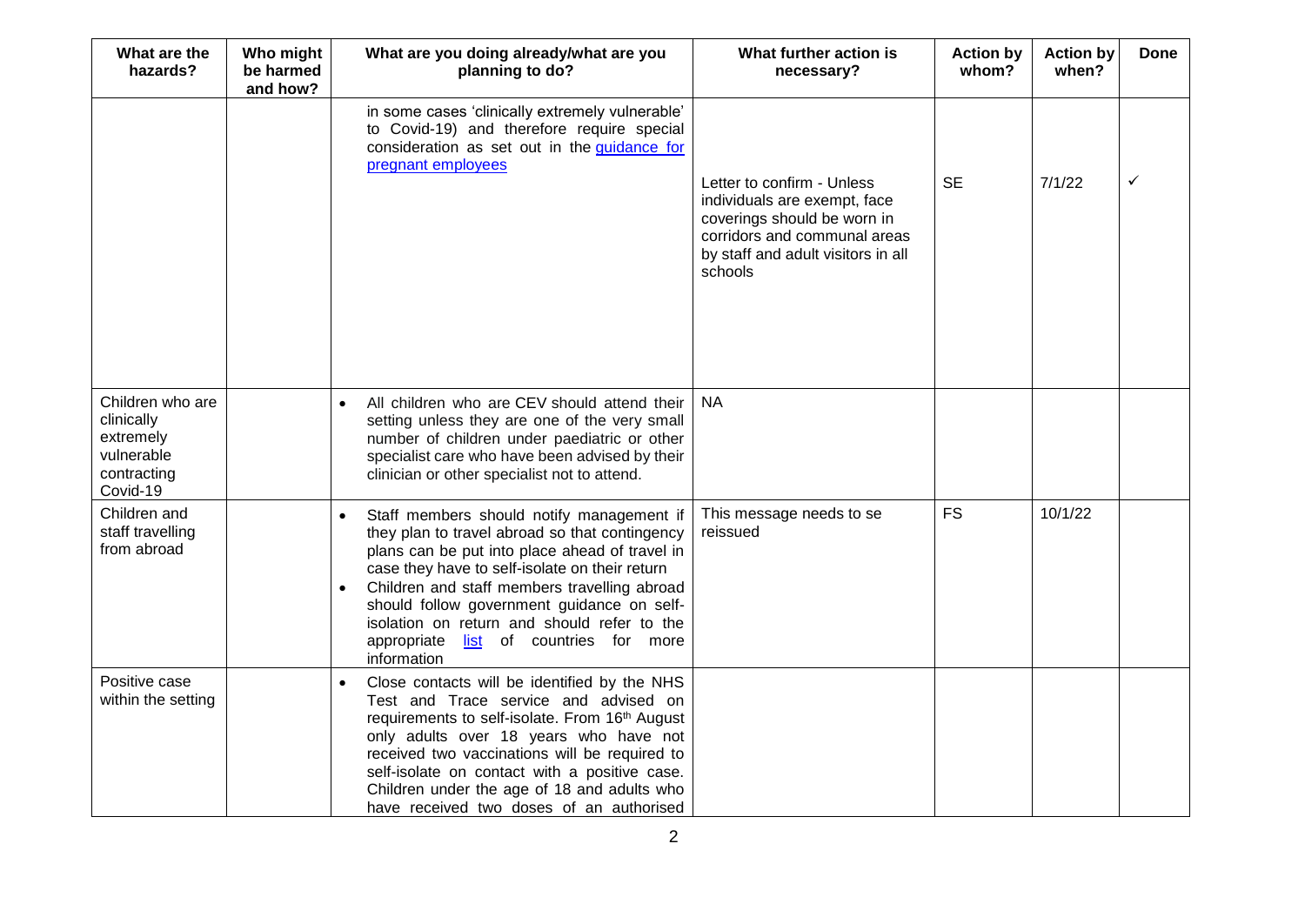| What are the<br>hazards?                                        | Who might<br>be harmed<br>and how? | What are you doing already/what are you<br>planning to do?                                                                                                                                                                                                                                                                                                                                                                                                                                                                                                                                                                                     | What further action is<br>necessary?             | <b>Action by</b><br>whom? | <b>Action by</b><br>when? | Done |
|-----------------------------------------------------------------|------------------------------------|------------------------------------------------------------------------------------------------------------------------------------------------------------------------------------------------------------------------------------------------------------------------------------------------------------------------------------------------------------------------------------------------------------------------------------------------------------------------------------------------------------------------------------------------------------------------------------------------------------------------------------------------|--------------------------------------------------|---------------------------|---------------------------|------|
|                                                                 |                                    | Covid-19 vaccine more than two weeks<br>previously will no longer have to self-isolate if<br>they are in close contact but will be advised to<br>take a PCR test<br>If you require further support or help, please<br>email<br>EmergencySchool.Closure@cambridgeshire.<br>gov.uk<br>If advised by Public Health the setting should<br>$\bullet$<br>implement their Outbreak Management Plan                                                                                                                                                                                                                                                    |                                                  |                           |                           |      |
| Spread of Covid<br>19 within the<br>setting - hygiene           |                                    | The setting has a suitable supply of soap and<br>access to warm water for washing hands.<br>Appropriate controls are in place to ensure the<br>suitable sanitisation of children's hands on<br>arrival at the setting, following outdoor play,<br>before meals and following the use of toilets.<br>Monitor the use of hand sanitiser with young<br>children to ensure it is not ingested<br>Staff will encourage children to learn and<br>practise good hygiene habits through games,<br>songs and repetition.<br>Staff will model the use of "catch it, bin it, kill it"<br>to the children. Information about the<br>Coronavirus (e-bug.eu) | Staff to be reminded about these<br>expectations | <b>CM</b>                 | 10/1/22                   |      |
| Spread of Covid-<br>19 within the<br>setting $-$<br>ventilation |                                    | Keep windows open as much as possible to<br>ensure good ventilation throughout the setting.<br>Thought should also be given to thermal<br>comfort e.g. use of higher level windows or<br>opening windows when the room is not in use<br>Identify any poorly ventilated areas and take<br>steps to ventilate these as much as possible<br>Plan to use outdoor space as often as possible<br>$\bullet$<br>during the day<br>Consider referring to Health and Safety<br>Executive guidance on ventilation and air<br>conditioning during the coronavirus (COVID-<br>19) pandemic                                                                  | In place                                         |                           |                           |      |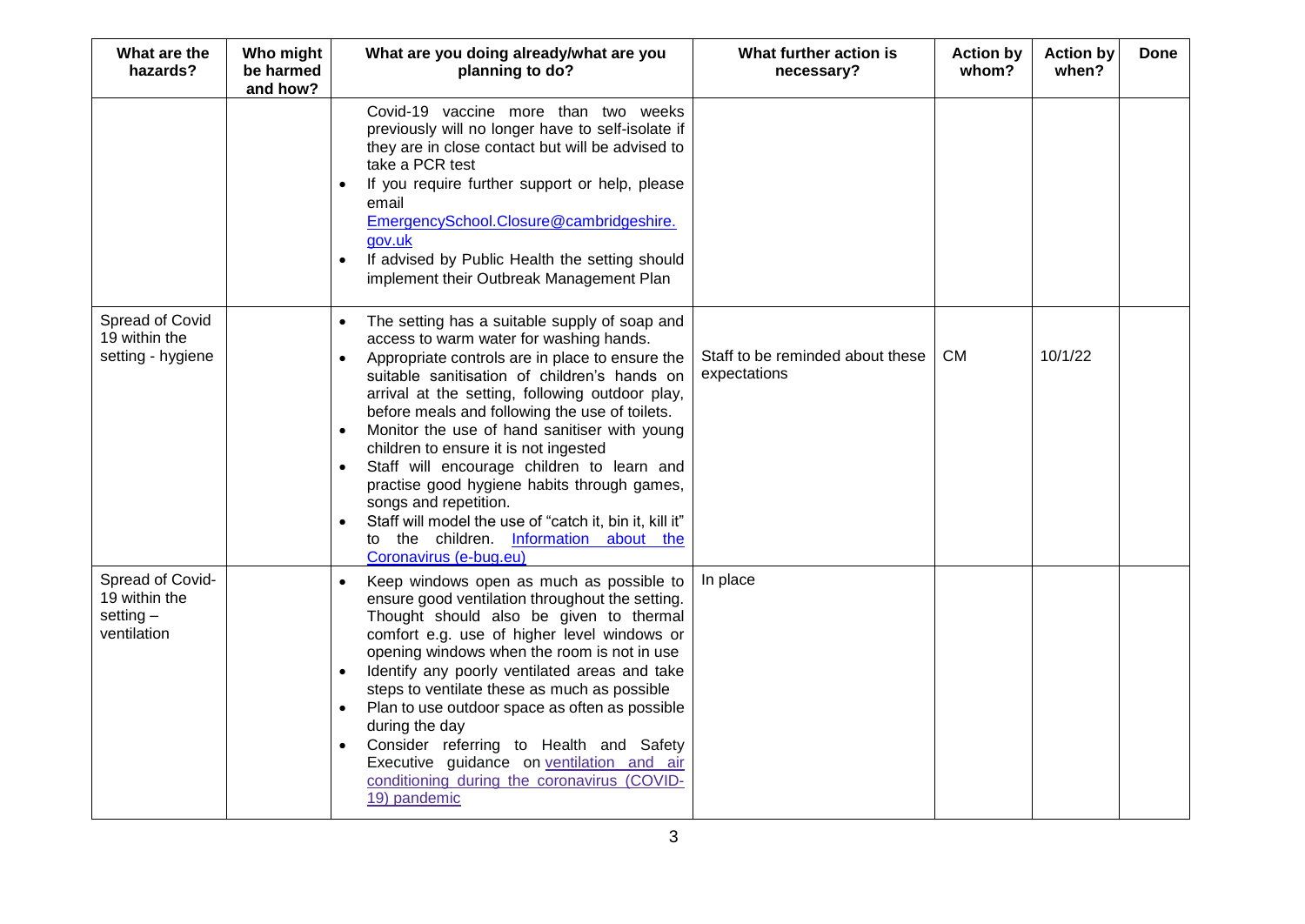| What are the<br>hazards?                                     | Who might<br>be harmed<br>and how? | What are you doing already/what are you<br>planning to do?                                                                                                                                                                                                                                                                                                                                                                                                                                                                                                                                                                                                                                                                                                                                                  | What further action is<br>necessary?                                            | <b>Action by</b><br>whom? | <b>Action by</b><br>when? | Done |
|--------------------------------------------------------------|------------------------------------|-------------------------------------------------------------------------------------------------------------------------------------------------------------------------------------------------------------------------------------------------------------------------------------------------------------------------------------------------------------------------------------------------------------------------------------------------------------------------------------------------------------------------------------------------------------------------------------------------------------------------------------------------------------------------------------------------------------------------------------------------------------------------------------------------------------|---------------------------------------------------------------------------------|---------------------------|---------------------------|------|
| Spread of Covid-<br>19 within the<br>setting $-$<br>enhanced |                                    | Follow the guidance for cleaning in non-<br>healthcare settings COVID-19: cleaning of<br>non-healthcare settings outside the home -<br>GOV.UK (www.gov.uk)                                                                                                                                                                                                                                                                                                                                                                                                                                                                                                                                                                                                                                                  | In place                                                                        |                           |                           |      |
| cleaning                                                     |                                    | Regular cleaning procedures should be in<br>place across the site, particularly in communal<br>areas and at touch points including:<br>Taps and washing facilities,<br>$\circ$<br>Toilet flush and seats, door locks, bins,<br>$\circ$<br>sanitary bins, lavatory brush and toilet<br>roll dispenser<br>Door handles and push plates,<br>$\circ$<br>Handrails on staircases and corridors,<br>$\circ$<br>Lift and hoist controls,<br>$\circ$<br>Machinery and equipment controls,<br>$\circ$<br>All areas used for eating must be<br>$\circ$<br>thoroughly cleaned at the end of each<br>break, including chairs, door handles.<br>Telephone equipment,<br>$\circ$<br>Keyboards, photocopiers and other<br>$\circ$<br>office equipment, tables and chairs.<br>Where possible ensure surfaces are kept clear | Staff to be reminded about wipe<br>high contact areas used by staff<br>In place | <b>CM</b>                 | 10/1/22                   |      |
|                                                              |                                    | to enable cleaning<br>Consider having clear signage in each room<br>laminated (so that it is wipeable) detailing<br>touch points.                                                                                                                                                                                                                                                                                                                                                                                                                                                                                                                                                                                                                                                                           |                                                                                 |                           |                           |      |
|                                                              |                                    | If you have been informed that someone has<br>tested positive with Covid-19 then any<br>area/room they have accessed should undergo<br>a thorough clean.                                                                                                                                                                                                                                                                                                                                                                                                                                                                                                                                                                                                                                                    | In place                                                                        |                           |                           |      |
|                                                              |                                    | Ensure the COSHH risk assessment for<br>$\bullet$<br>cleaning/caretaker activities has identified the<br>correct process and PPE to be worn.                                                                                                                                                                                                                                                                                                                                                                                                                                                                                                                                                                                                                                                                | In place                                                                        |                           |                           |      |
|                                                              |                                    | Surfaces should be washed with hot soapy<br>water, then sprayed with disinfectant and left<br>for at least 60 seconds (or the manufacturer's<br>recommendations should be followed) prior to<br>wiping. Care should be taken to ensure<br>children cannot access the surfaces during this<br>time.                                                                                                                                                                                                                                                                                                                                                                                                                                                                                                          | In place                                                                        |                           |                           |      |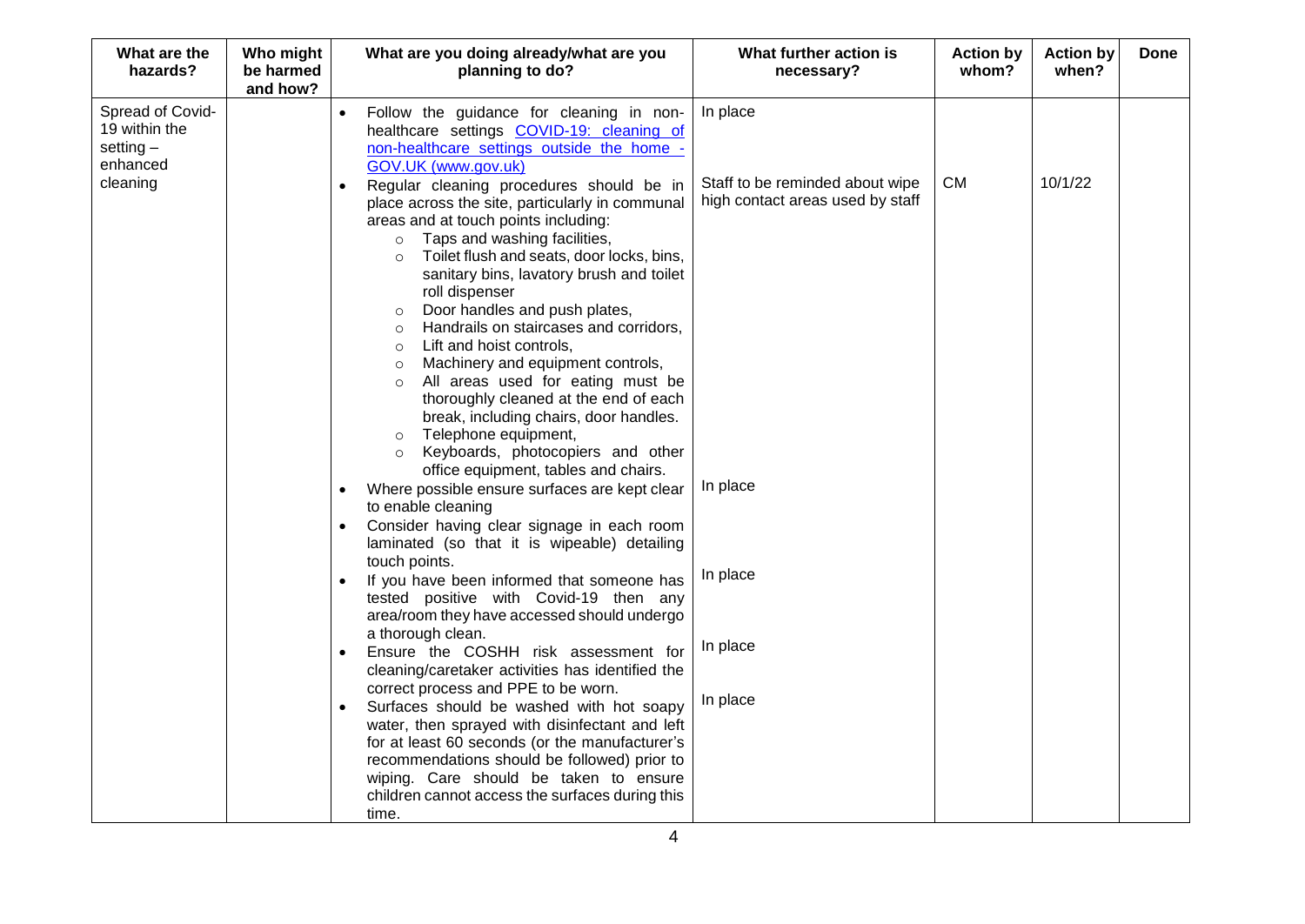| What are the<br>hazards?                                                    | Who might<br>be harmed<br>and how? | What are you doing already/what are you<br>planning to do?                                                                                                                                                                                                                                                                                                                                                                                                                                                                                                                                                                                                                                                                                                                                                                                                                                                                                                                                                                                                                                                                                                                                                                                                                                                                                                                                                                                                                                                                                                                                                                          | What further action is<br>necessary?                                                                                                                                                                          | <b>Action by</b><br>whom? | <b>Action by</b><br>when? | <b>Done</b> |
|-----------------------------------------------------------------------------|------------------------------------|-------------------------------------------------------------------------------------------------------------------------------------------------------------------------------------------------------------------------------------------------------------------------------------------------------------------------------------------------------------------------------------------------------------------------------------------------------------------------------------------------------------------------------------------------------------------------------------------------------------------------------------------------------------------------------------------------------------------------------------------------------------------------------------------------------------------------------------------------------------------------------------------------------------------------------------------------------------------------------------------------------------------------------------------------------------------------------------------------------------------------------------------------------------------------------------------------------------------------------------------------------------------------------------------------------------------------------------------------------------------------------------------------------------------------------------------------------------------------------------------------------------------------------------------------------------------------------------------------------------------------------------|---------------------------------------------------------------------------------------------------------------------------------------------------------------------------------------------------------------|---------------------------|---------------------------|-------------|
| Child or staff<br>member<br>displaying<br>symptoms whilst<br>in the setting |                                    | Ensure that all staff are aware of the symptoms<br>of Covid-19 and are alert to how to respond:<br>$\circ$ A high temperature – this means the<br>child feels hot to touch on their chest<br>or back (you do not need to measure<br>their temperature)<br>A new, continuous cough - this means<br>$\circ$<br>coughing a lot for more than an hour,<br>or 3 or more coughing episodes in 24<br>hours (if a child usually has a cough, it<br>may be worse than usual)<br>Loss or change to sense of smell or<br>$\circ$<br>taste - this means the child noticed<br>they cannot smell or taste anything, or<br>things smell or taste different to normal<br>Adults who are displaying symptoms should<br>self-isolate and get a PCR test. A poster will be<br>displayed at all entrances advising adults of<br>this.<br>If a member of staff has tested positive using a<br>home based or workplace testing Lateral Flow<br>Device test they should book a polymerase<br>chain reaction (PCR) test immediately to<br>confirm the result and self-isolate until that<br>result is available.<br>٠<br>If a child or staff member develops symptoms<br>compatible with coronavirus, they should be<br>sent home and advised to get a PCR test. If the<br>test is positive they should self-isolate for at<br>least 7 days from the day after their symptoms<br>started. All children and staff will be directed to<br>the NHS Test and Trace portal if they display<br>symptoms of Covid-19 to book a test and<br>of contacts to take<br>tracing<br>place:<br>https://www.nhs.uk/conditions/coronavirus-<br>covid-19/testing-and-tracing/ | In place<br>Staff to be made aware that a<br>positive LFT does not need to<br>be followed up with a PCR from<br>10/1/22<br>No longer applicable<br>See above - will be sent home<br>and advised appropriately | <b>SE</b>                 | 7/1/22                    |             |